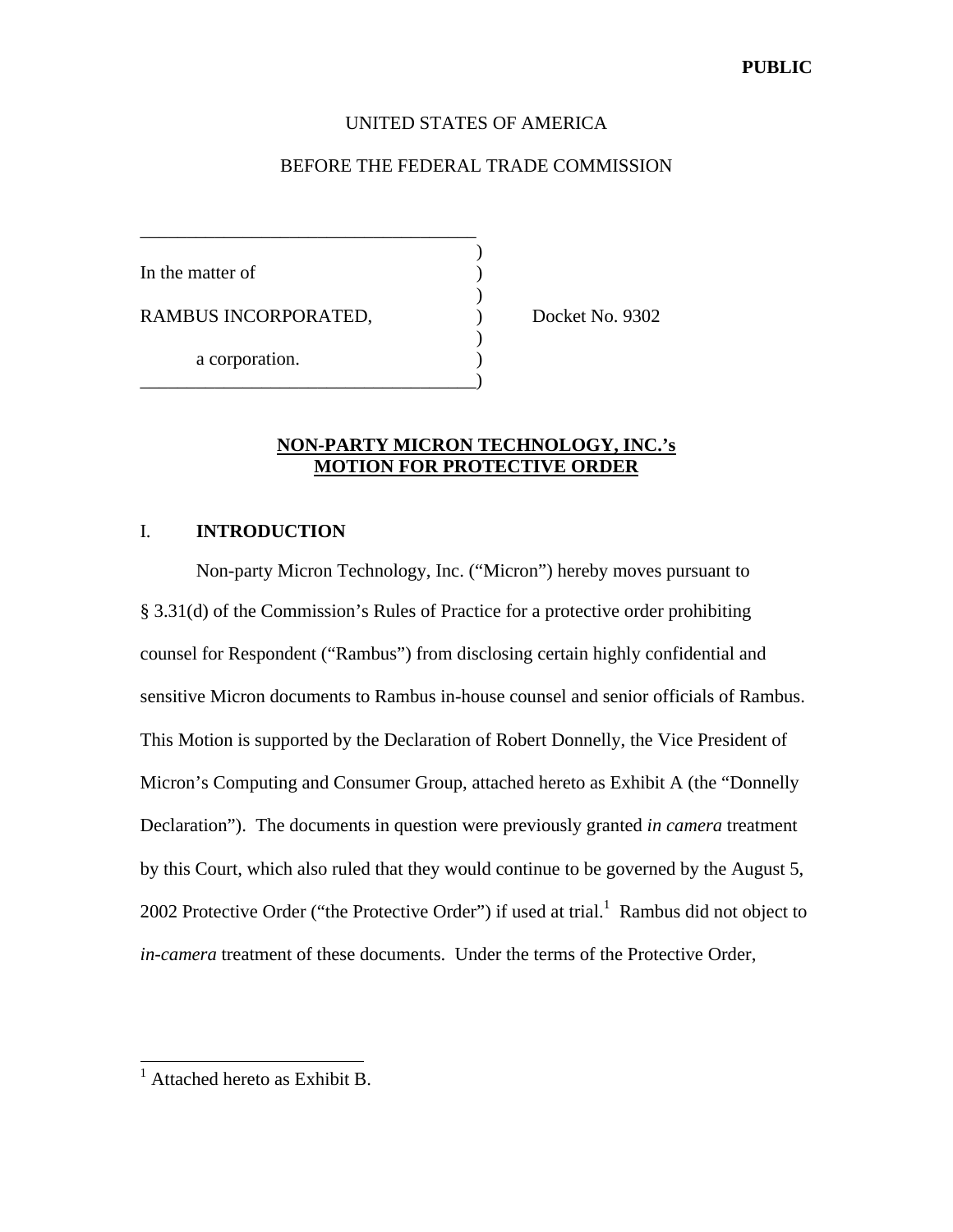Rambus would not be permitted to disclose Restricted Confidential documents to inhouse counsel or executives of Rambus.

In a letter dated May 13, 2003, Rambus challenged Micron's Restricted Confidential designations under Protective Order for twenty-one Micron documents. (*See* Rambus' Notice of Non-Opposition By Non-Party Micron Technology (hereinafter "Rambus Notice") at 2 $^{2}$  In addition, Rambus notified Micron that it sought Micron's agreement, under Sections 7(h) and 10(b) of the Protective Order, to disclose each of these twenty-one documents to Rambus's General Counsel, John Danforth, Rambus inhouse counsel, Robert Kramer and Paul Anderson, Rambus's CEO, Geoffrey Tate, and Rambus Directors, Mike Farmwald and Mark Horowitz ("Rambus Officials").

As Rambus notes, Micron inadvertently failed to respond to Rambus's letter in writing within the time allotted under the Protective Order. (*See* Rambus Notice at 3). However, Rambus also acknowledges that within one day of the expiration of the time period for written objections, it did receive notice of Micron's intention to object. *See* Declaration of Gregory P. Stone, accompanying Rambus Notice at ¶ 3. Under the circumstances, Rambus has not been prejudiced by Micron's delay in responding.

Micron is prepared to permit Rambus to disclose a limited number of the identified documents to the Rambus Officials as requested. Micron will not oppose disclosure to the Rambus Officials of documents numbered MR0082159-60, MR20005866-67, MR20005991-92, MR20005984-85, MR20005900-03, MR20007331- 40, and MR20007326.

 $\frac{1}{2}$  Copies of these twenty-one documents are being provided with the copy of this motion being served on the Office of Administrative Law Judges.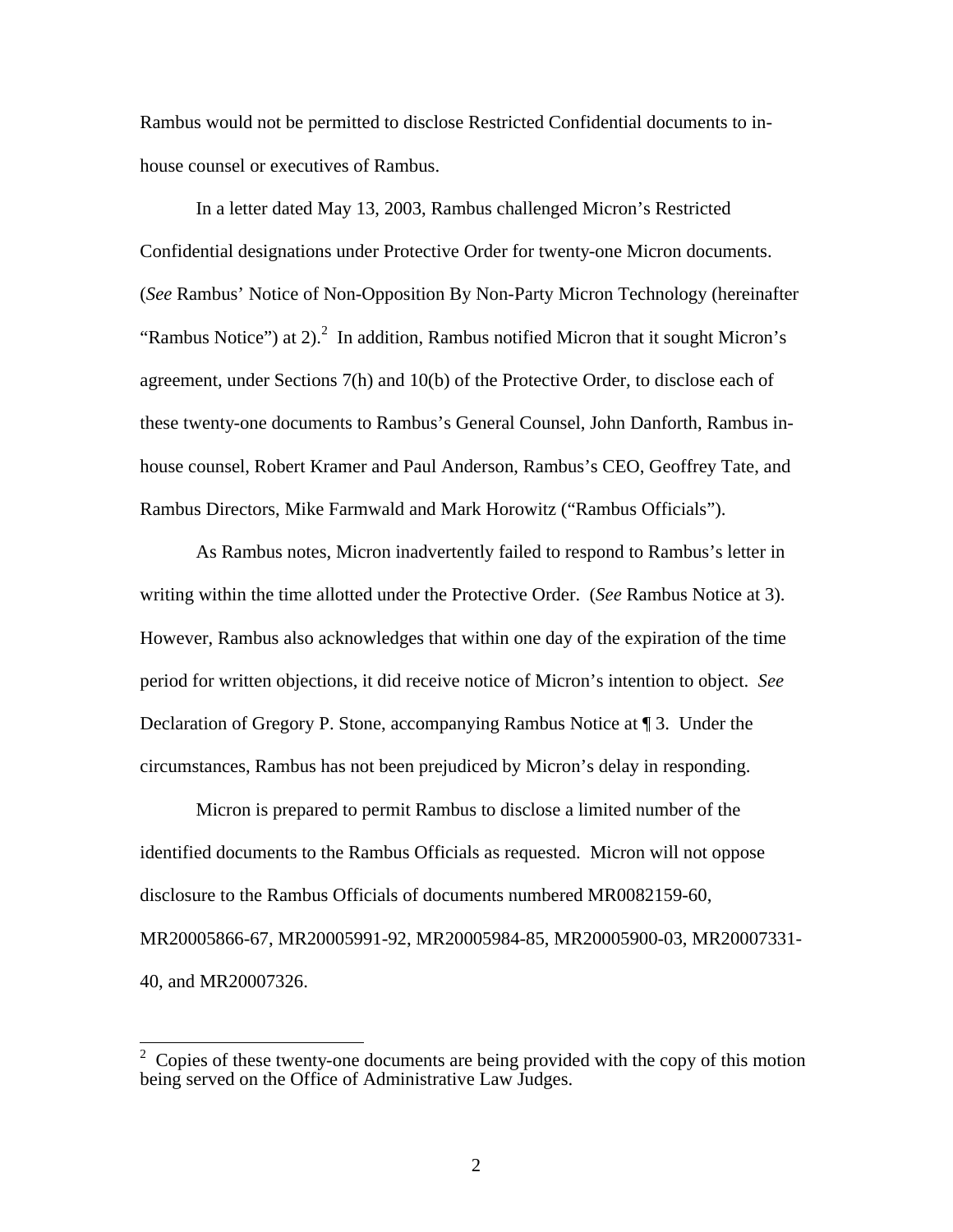Micron must strenuously oppose Rambus' request to disclose the remaining documents to the Rambus Officials, for reasons explained in detail below. However, as also explained below, as to certain of the remaining documents, Micron will agree to reduce the level of confidentiality to Confidential under the Protective Order, which would permit disclosure to Rambus in-house counsel John Danforth and Robert G. Kramer, but preclude disclosure to the other four Rambus Officials.

## II. **ARGUMENT**

As the Court has recognized in granting them *in camera* treatment, the disputed documents to which Rambus seeks access for its senior management contain highly sensitive confidential information relating to Micron's business, and Micron would suffer significant competitive injury if these documents were disclosed to the executives of a rival company such as Rambus. To protect Micron against such injury, and to honor the legitimate expectation of confidentiality under which Micron originally produced these documents, Micron respectfully submits that the Court should affirm the confidentiality of these documents in the manner and to the extent requested by Micron.

## A. **Documents Relating to ADT**

Rambus seeks disclosure of five documents relating to the ADT group.<sup>3</sup> These documents contain proprietary and technical information relating to DRAM technology

<sup>&</sup>lt;sup>3</sup> The five documents in question are numbered MFTC228549-51, MFTC200502-35, MFTC100000229, MFTC211248-58, MFTC211238-44. ADT is a research collaboration of numerous companies, including Micron.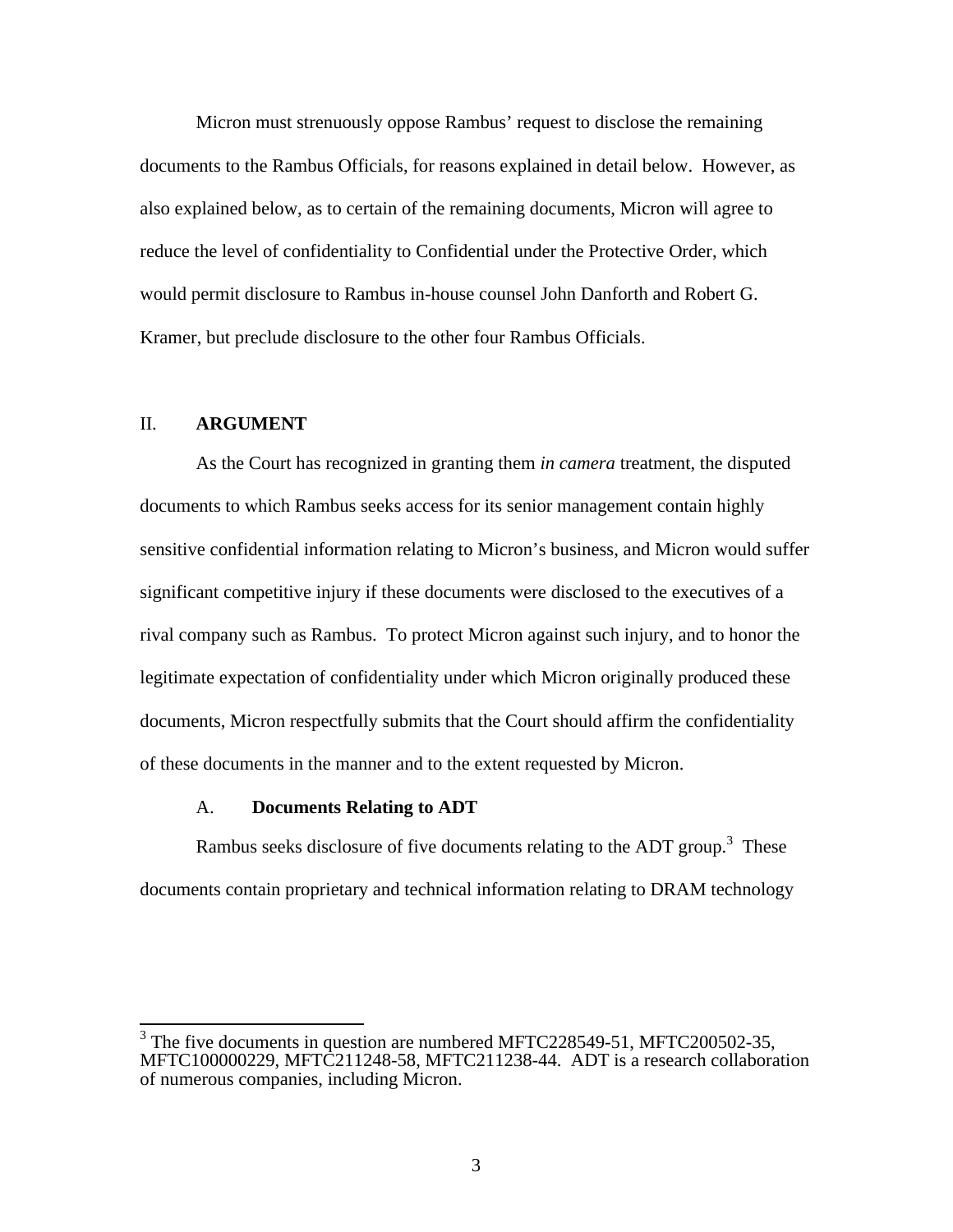developed by the ADT group, including highly sensitive, non-public technical, marketing, and planning documents. Many of the documents include detailed descriptions of proposed product features and architecture. Disclosure of these documents would cause Micron serious competitive injury. Rambus officials, particularly business executives but also business lawyers, could exploit the ADT information in the documents by incorporating key features of ADT into Rambus' own designs, or crafting patent claims to cover features of  $ADT<sup>4</sup>$ . To avoid use by others, the ADT members have agreed to treat ADT proprietary information as confidential and limit its distribution to a need to know basis. (*See* Donnelly Decl. ¶ 5)

Accordingly, Micron requests that the Court confirm the Restricted Confidential status of these ADT documents and treat them accordingly at trial.

### B. **Internal Micron Emails**

Rambus has also identified six internal Micron emails that it seeks to disclose to the Rambus Officials. Five of these emails contain sensitive information conveyed to Micron employees in confidence by employees of an important customer and technology partner of Micron.<sup>5</sup> Micron has a close and important commercial relationship with this customer, which also has influence on system architecture. As described in the Donnelly Declaration, disclosure of any of these documents could undermine Micron's relationship with this customer and disadvantage it as compared to other suppliers. (*See* Donnelly Decl. ¶ 8). In particular, this customer and other customers may decline to share

<sup>&</sup>lt;sup>4</sup> Misuse of information by Rambus to tailor its patent claims is part of the anticompetitive conduct of which Rambus is accused in this proceeding.

 $<sup>5</sup>$  The sixth, MR 0082159-60, is substantially the same as the document numbered</sup> MR0082227-9 as to which the Court has already denied *in camera* treatment. Micron therefore does not oppose its disclosure to the Rambus Officials.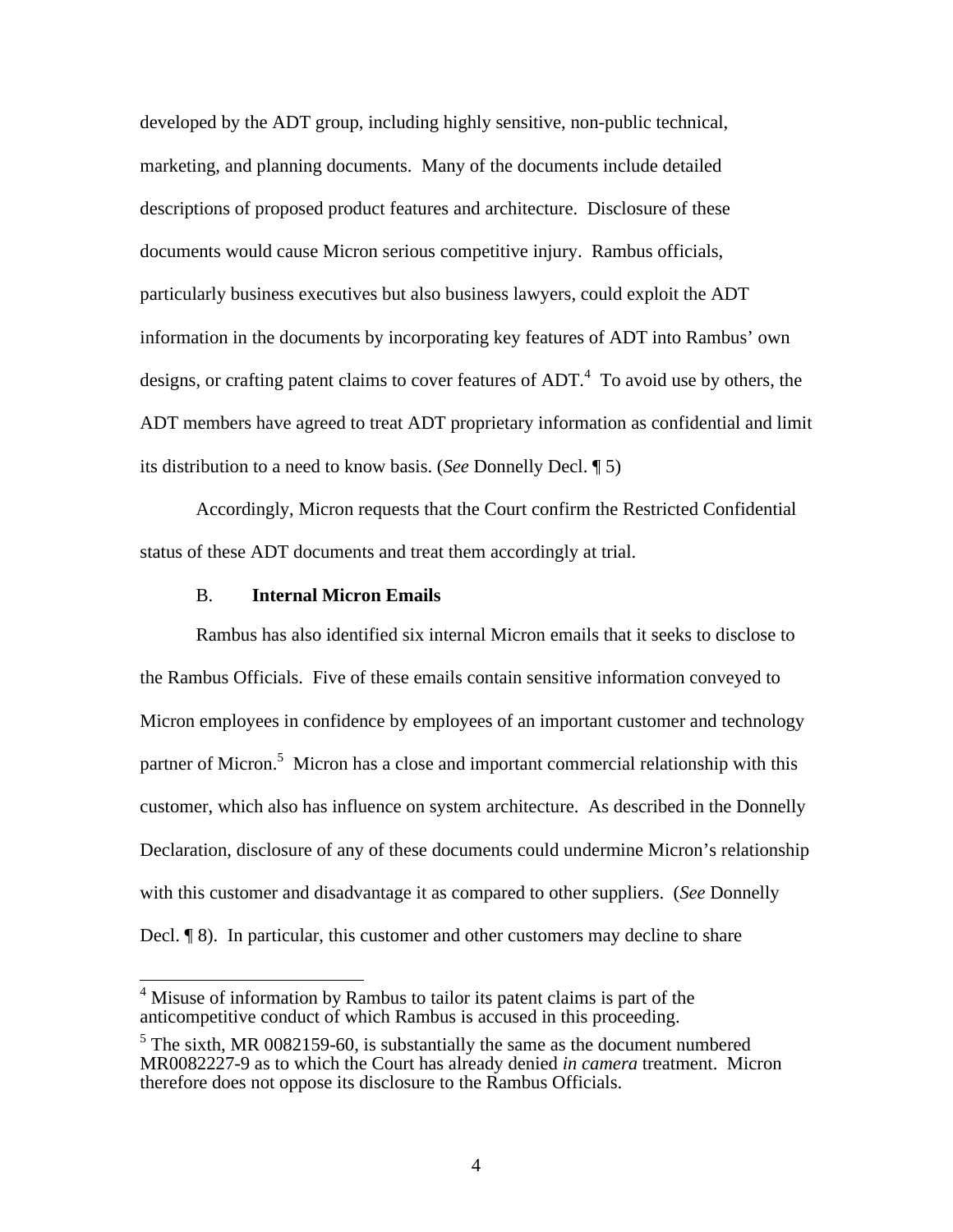confidential information with Micron if they believe such information will be disclosed to other companies. In addition, certain of these emails contain potentially embarrassing remarks made by Micron employees in the expectation of confidentiality. (*See* Donnelly Decl.  $\P(8)$ 

As to four of the emails, Micron is willing to reduce the level of protection to Confidential, provided that disclosure of the documents be limited to Rambus in-house counsel Danforth and Kramer, as that designation requires. These four emails are numbered MR0082150-51, MR0082136-37, MR 135139-42 and MR0130011-12. The fifth, MU00049188-90, is more recent than the others, reflects discussions among Micron's most senior executives and contains highly sensitive marketing, strategy, and roadmap information, including roadmaps that extend to the present time. (*See* Donnelly Decl. ¶ 6). Therefore, Micron requests the Court to maintain the Restricted Confidential designation on this email to better protect this even more sensitive material.

### C. **Texas Instruments Documents**

Rambus seeks disclosure to the Rambus officials of four sensitive business documents relating to licensing negotiations between Texas Instruments ("TI") and Rambus.<sup>6</sup> The DRAM related assets of TI were acquired by Micron in 1998. These documents contain confidential internal discussions of TI employees regarding internal licensing strategy, licensing assessment and related technical discussions. (*See* Donnelly Decl. ¶ 7). As a current licensee of Rambus, Micron may suffer commercial harm if these documents were revealed to Rambus, which could use them in future licensing

First Community of These documents are numbered MR20006936-41, MR20006342-43, MR20005748, and MR20007188-89.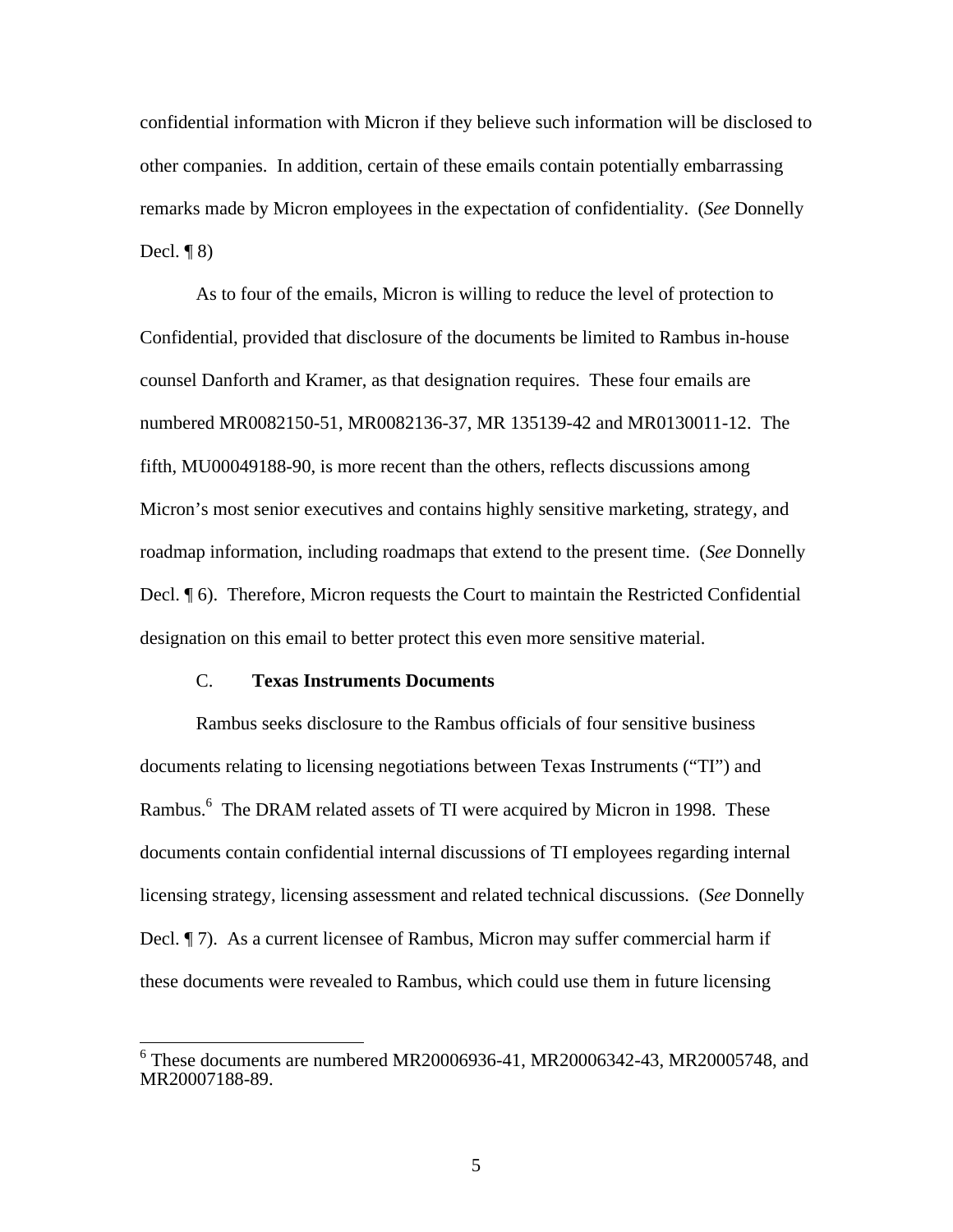negotiations. Accordingly, Micron requests that the protections of the Restricted

Confidential designation continue to apply to these documents.

# III. **CONCLUSION**

For the foregoing reasons, Micron respectfully requests that its Motion for Protective Order be granted.

Respectfully submitted,

Richard L. Rosen, Esquire Wilson D. Mudge, Esquire Arnold & Porter 555  $12<sup>th</sup>$  Street, N.W. Washington, D.C. 20004

\_\_\_\_\_\_\_\_\_\_\_\_\_\_\_\_\_\_\_\_\_\_\_\_

Dated: May 29, 2003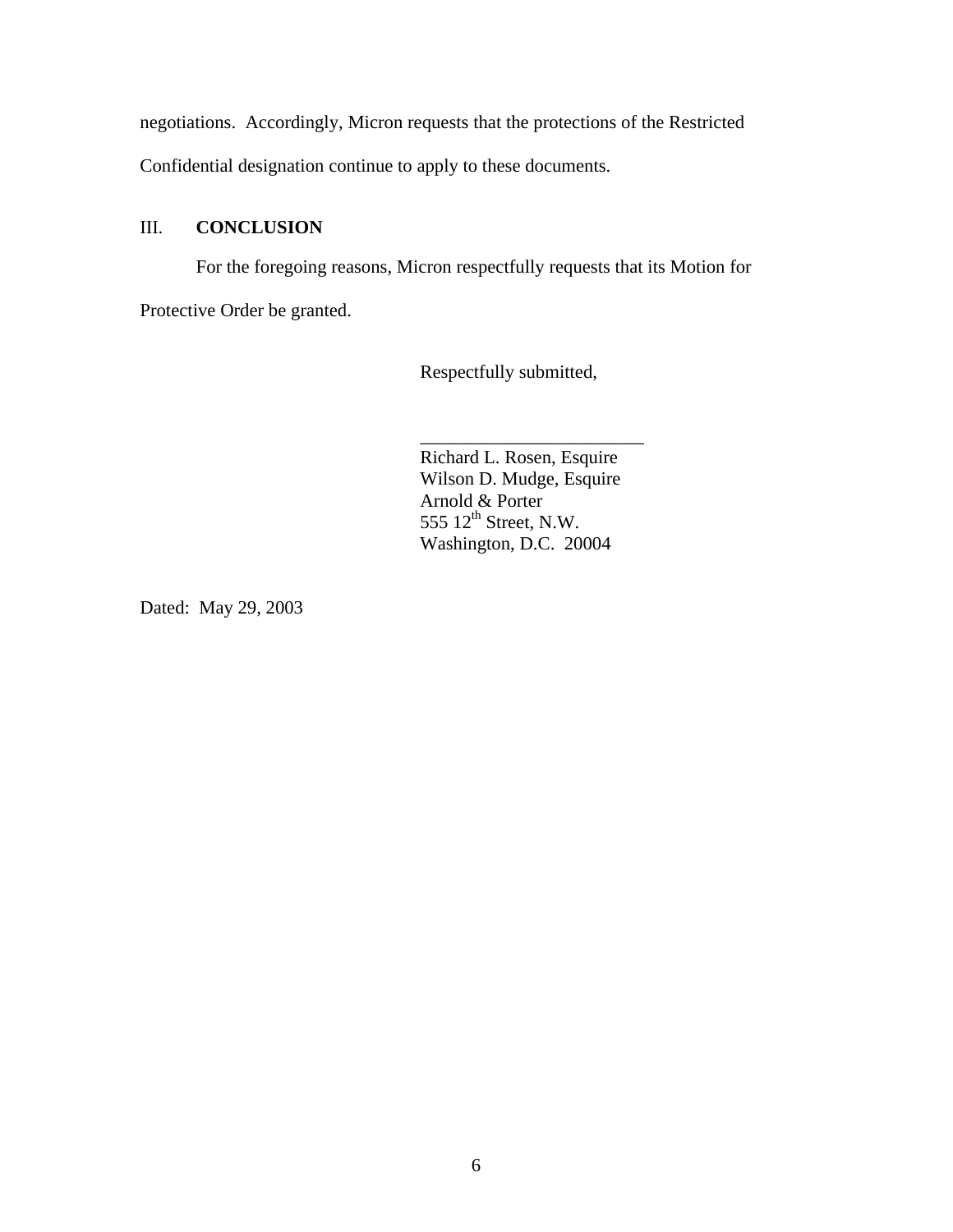## **UNITED STATES OF AMERICA**

## **BEFORE THE FEDERAL TRADE COMMISSION**

In the Matter of  $($ 

RAMBUS, INC., a corporation (b) Docket No. 9302

## [PROPOSED] ORDER

Upon review of Micron Technology Inc.'s ("Micron") Motion For Protective

Order,

## IT IS ORDERED THAT:

1. Micron's Motion For Protective Order is GRANTED.

)

)

2. The following documents, identified by Bates number shall continue to receive *in camera* treatment and shall continue to be treated as Confidential under the terms of the August 5, 2002 Protective Order entered in this matter for purposes of Rambus' access to them.

MR0082150-51 MR0082136-37 MR 135139-42 MR0130011-12.

3. The following documents, identified by Bates number, shall continue to receive *in camera* treatment and shall continue to be treated as Restricted Confidential under the terms of the August 5, 2002 Protective Order entered in this matter for purposes of Rambus' access to them.

MU00049188-90 MR20006936-41 MR20006342-43 MR20005748 MR20007188-89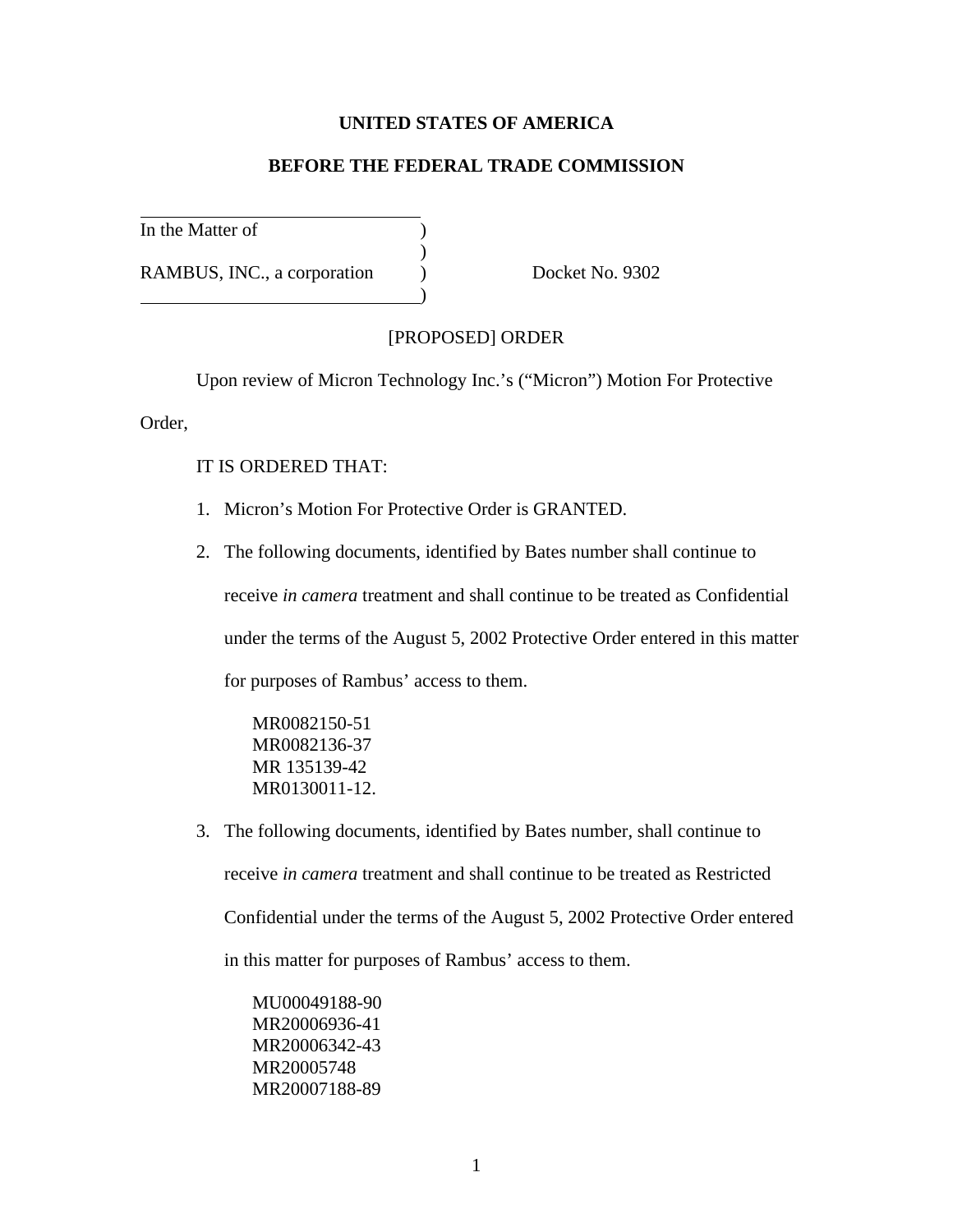MFTC228549-51 MFTC200502-35 MFTC100000229 MFTC211248-58 MFTC211238-44

Dated: \_\_\_\_\_\_\_\_\_\_\_\_\_\_\_\_\_\_

Chief Judge Stephen J. McGuire

 $\overline{\phantom{a}}$